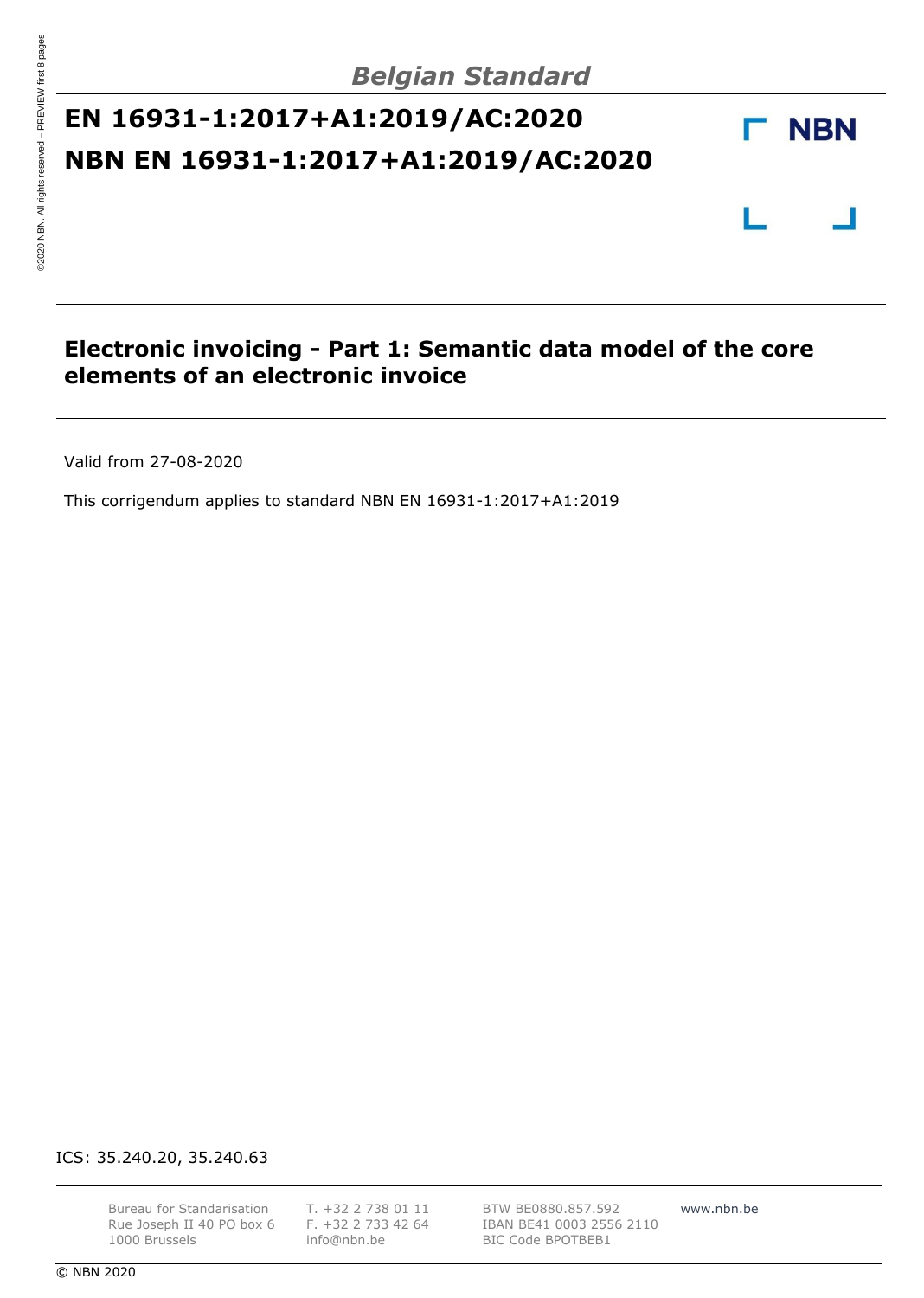NBN EN 16931-1:2017+A1:2019/AC:2020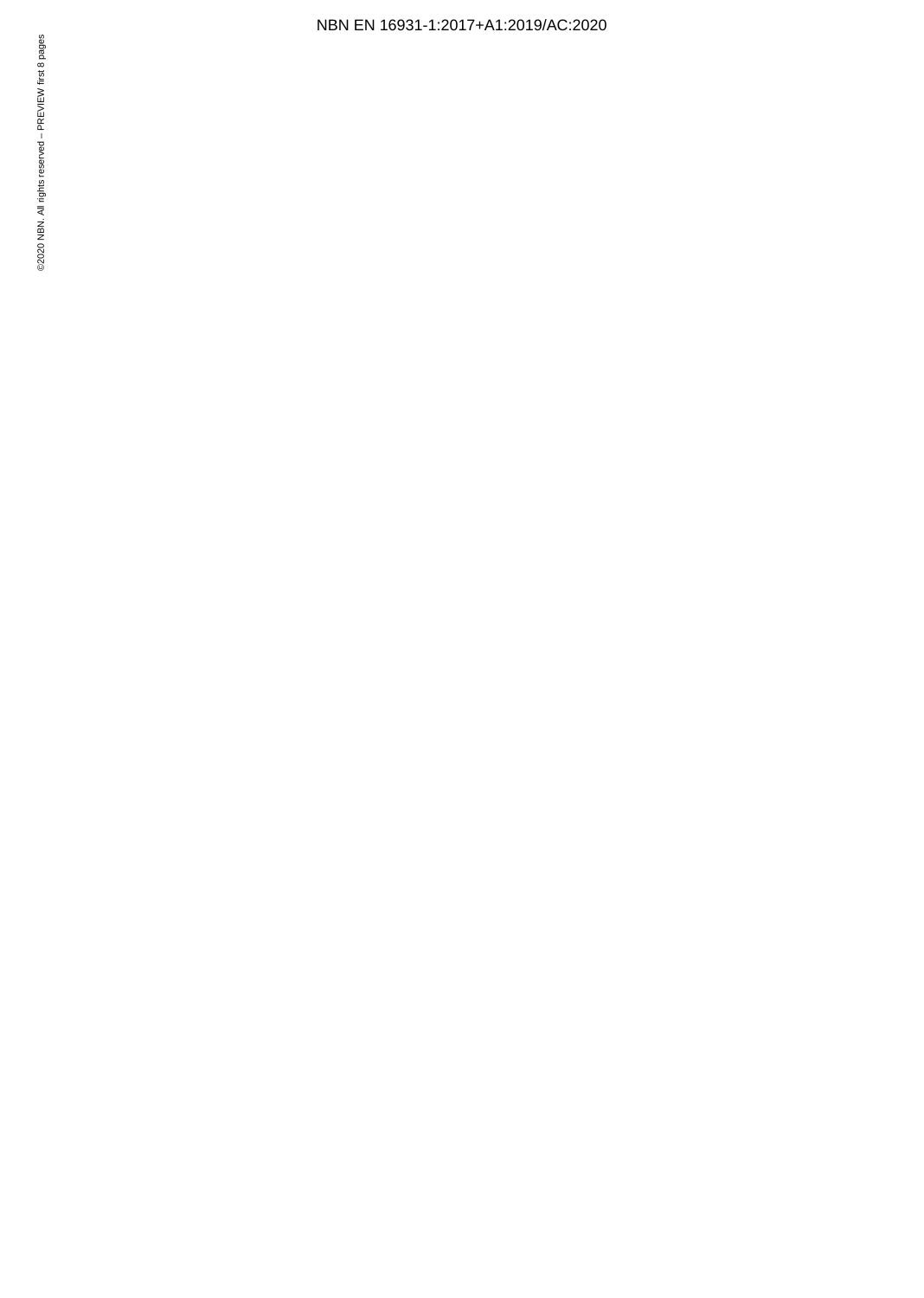## EUROPEAN STANDARD NORME EUROPÉENNE EUROPÄISCHE NORM

### **EN 16931- 1:2017+A1:2019/AC**

July 2020

**ICS** 35.240.20; 35.240.63

English version

Electronic invoicing - Part 1: Semantic data model of the core elements of an electronic invoice

Facturation électronique - Partie 1 : Modèle sémantique de données des éléments essentiels d'une facture électronique

Elektronische Rechnungsstellung - Teil 1: Semantisches Datenmodell der Kernelemente einer elektronischen Rechnung

This corrigendum becomes effective on 29 July 2020 for incorporation in the official English version of the EN.



EUROPEAN COMMITTEE FOR STANDARDIZATION COMITÉ EUROPÉEN DE NORMALISATION EUROPÄISCHES KOMITEE FÜR NORMUNG

#### **CEN-CENELEC Management Centre: Rue de la Science 23, B-1040 Brussels**

© 2020 CEN All rights of exploitation in any form and by any means reserved worldwide for CEN national Members. Tous droits d'exploitation sous quelque forme et de quelque manière que ce soit réservés dans le monde entier aux membres nationaux du CEN. Alle Rechte der Verwertung, gleich in welcher Form und in welchem Verfahren, sind weltweit den nationalen Mitgliedern von CEN vorbehalten.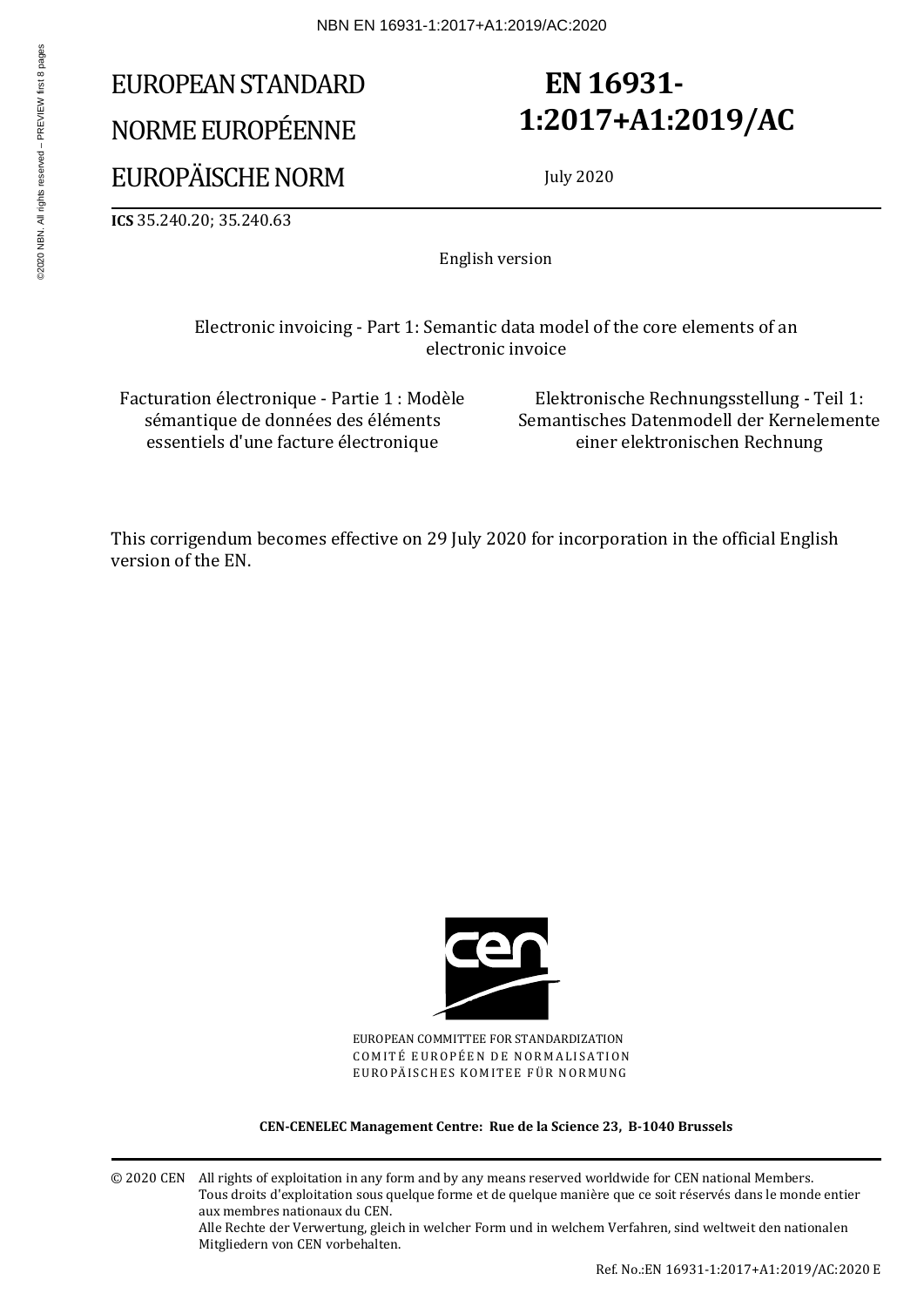#### **EN 16931-1:2017+A1:2019/AC:2020 (E)**

# ©2020 NBN. All rights reserved – PREVIEW first 8 pagesAll rights reserved - PREVIEW first 8 pages

#### **1 General**

CEN BOSS: "A corrigendum is issued to correct a technical error or ambiguity in a European Standard (and HD for CENELEC), a Technical Specification or a Technical Report, inadvertently introduced either in drafting or in printing and which could lead to incorrect or unsafe application of the publication. Corrigenda are not issued to correct errors that can be assumed to have no consequences in the application of the publication, for example minor printing errors. Corrigenda are not issued to update information that has become outdated since publication.".

The topics below are corrections of the text in the EN that if not corrected could lead to incorrect implementation of the norm. As such they do not add, remove or change any functionality.

#### **2 DE\_CR2**

#### **4.2 Contents of the core invoice model**

*Last paragraph, replace* "CEN/TR 1693-5" *with* "CEN/TR 16931-5".

*Justification:* Error correction. May lead to usage of wrong methodology.

#### **3 DE9: Change semantic data type of BT-21 to Code**

#### **Table 2, Semantic data model of the core elements of an electronic invoice, Line BT-21**

*In column Semantic Data Type, replace* "Text" *with* "Code".

*Justification*: Error correction. The EN lists the wrong data type. May lead to incorrect implementation.

#### **4 IT13: Reference to directive**

#### **Table 2, Semantic data model of the core elements of an electronic invoice, Line BT-120**

*In line BT-120, replace* "Articles 226 items 11 to 15 Directive 2006/112/EC [2]" *with* "e.g. articles 226 items 11 to  $14$  Directive 2006/112/EC [2]".

*Justification*: More accurate reference. May lead to incorrect implementation.

#### **5 DE3: Clarify the legal definition of external document**

#### **Table 2, Semantic data model of the core elements of an electronic invoice, Line BT-124**

*In line BT-124, column Usage Note, add:* "It should be possible to process the invoice without accessing external documents." *to read:*

"External documents do not form part of the invoice. It should be possible to process the invoice without accessing external documents. Risks can be involved when accessing external documents.".

*Justification*: Clarification. Resolve ambiguity and may lead to incorrect implementation.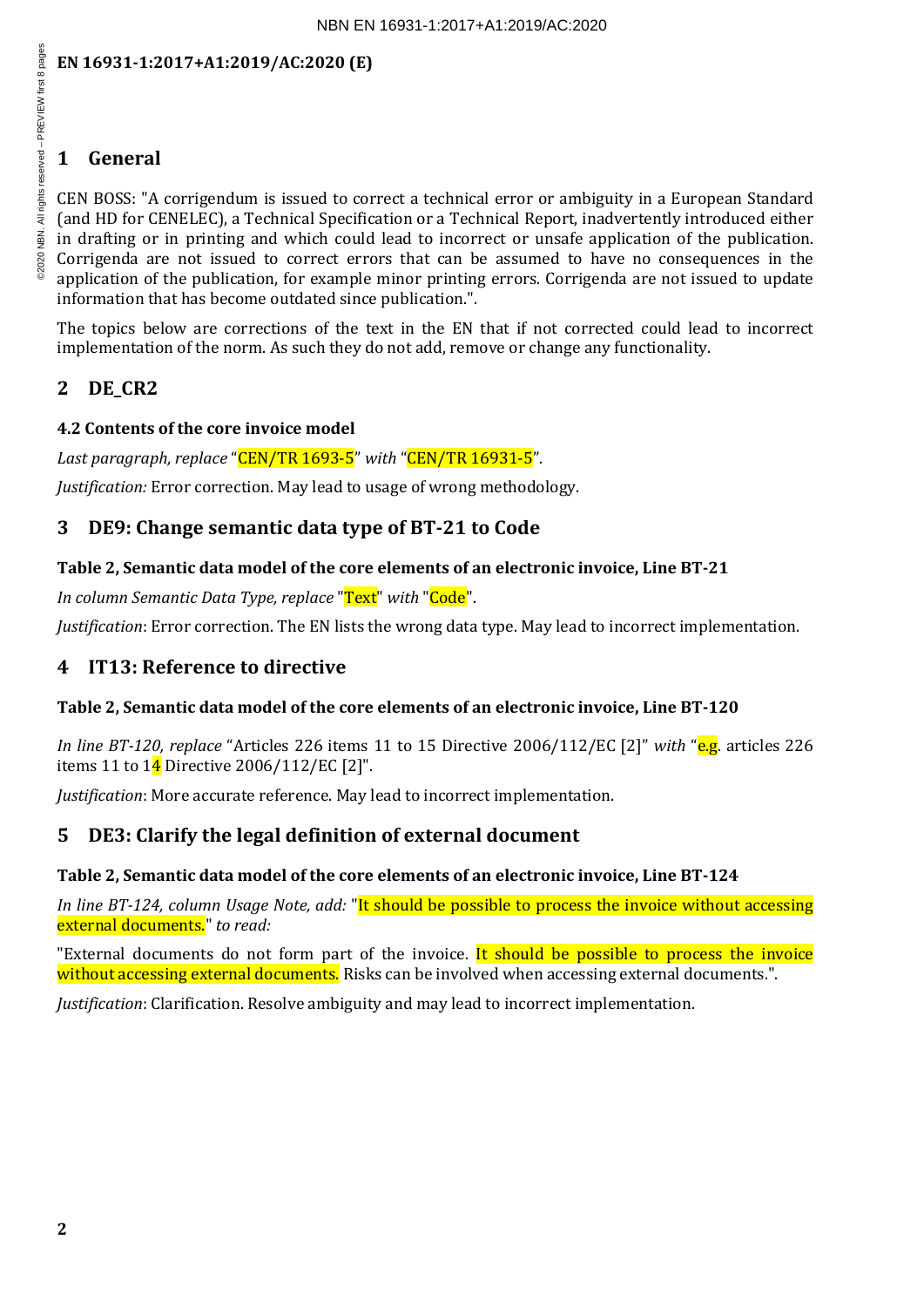#### **6 DE\_CR3**

*In Table 3, Business rules - Integrity constraints, line BR-42, fourth column, replace* "BT-144, BT-145" *with* "BT-139, BT-140".

*Justification:* Error correction. May lead to incorrect implementation.

#### **7 DE\_CR4**

*In Table 3, Business rules - Integrity constraints, line BR-44, fourth column, replace* "BT-139, BT-140" *with* "BT-144, BT-145".

*Justification:* Error correction. May lead to incorrect implementation.

#### **8 IT9: Modification to 6.5.3 Unit Price Amount. Type**

*Add* "Type is floating with no limit to number of fraction digits.".

*Justification*: Missing data type that can lead to incorrect implementation.

#### **9 IT10: Modification to 6.5.4 Quantity. Type**

Add "Type is floating with no limit to number of fraction digits.".

*Justification*: Missing data type that can lead to incorrect implementation.

#### **10 IT11: Modification to 6.5.5 Percentage. Type**

Add "Type is floating with no limit to number of fraction digits.".

*Justification*: Missing data type that can lead to incorrect implementation.

#### **11 DE\_CR6**

#### **6.5.13 Rounding**

*Last hyphen, replace* "BT-110" *with* "BT-117".

*Justification:* Error correction. May lead to incorrect implementation.

#### **12 DE\_CR7**

*In A.1.5, Example 4 (Discounts, allowances and charges), line BT-92, fourth column, add opening bracket to read:* "(EUR, Document level allowance base amount x Document level allowance percentage) / 100, rounded to two decimals". The opening parenthesis is missing.

*Justification:* Error correction. May lead to incorrect implementation.